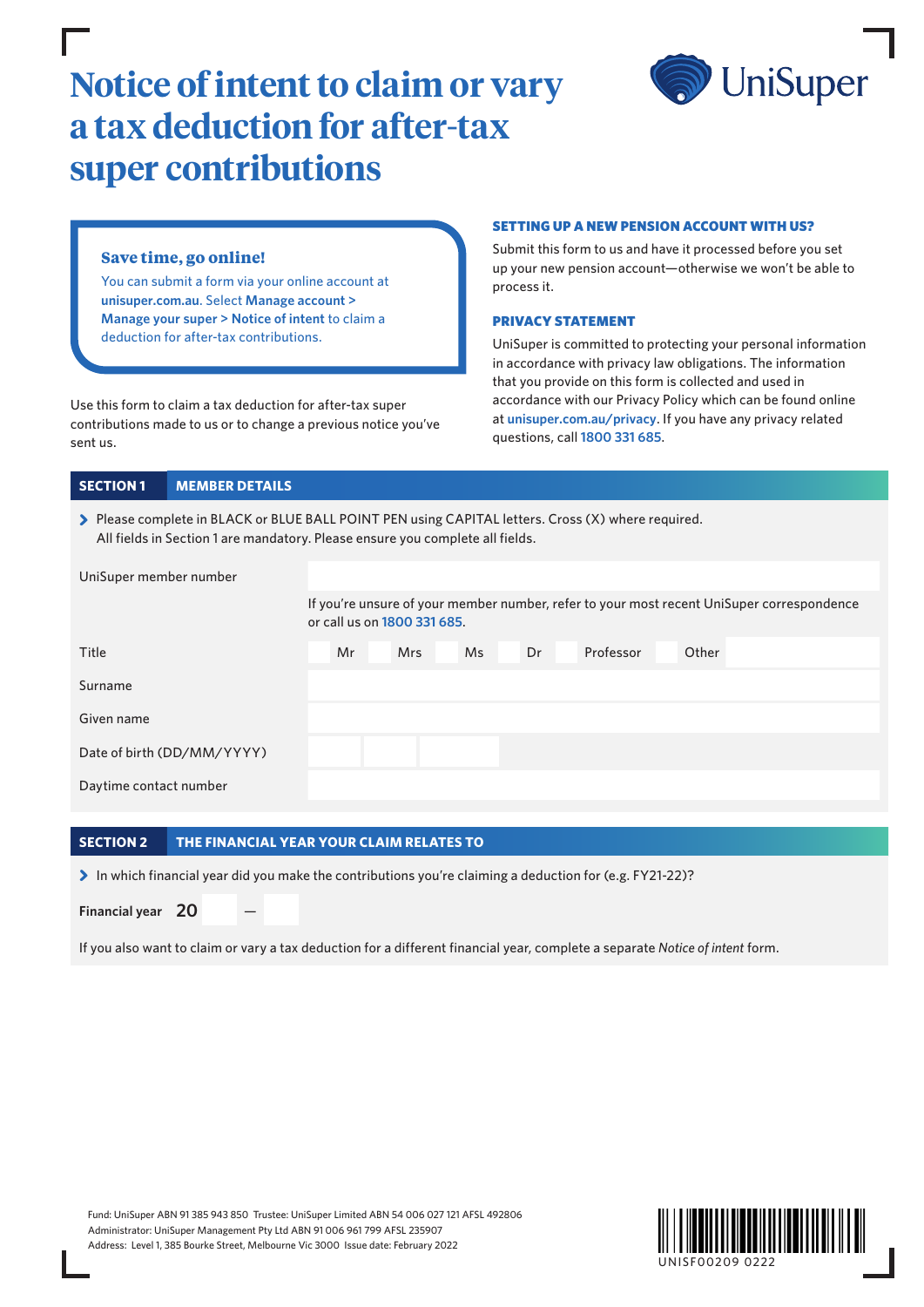# **SECTION 3 TOTAL AFTER-TAX CONTRIBUTIONS YOU'VE MADE**

- > To find out the total after-tax contributions you made during the financial year you stated in SECTION 2, log in to your account at **[unisuper.com.au/login](http://unisuper.com.au/login)** .
- For contributions made in the **current** financial year, go to: Overview > Check on your contributions > After-tax (Non-concessional contributions)
- For contributions made in a **previous** financial year:
	- Go to Transactions and use the date range search function, or
	- Go to Statements > Previous statements and select the relevant 30 June statement.

If you need help, call us on **1800 331 685**.

What's the total amount of after-tax contributions you've made to UniSuper during the financial year you stated in SECTION 2?

## **Total after-tax contributions**

**\$** 

If you have money in other super funds and want to claim a tax deduction on after-tax contributions with them too, you'll need to complete a separate form with each of those funds.

## **SECTION 4 THE AMOUNT YOU INTEND TO CLAIM**

How much of the amount in SECTION 3 do you want to claim as a tax deduction (or, if you're changing a previous notice, how much do you now want to claim)?

#### **After-tax contributions you intend to claim**

**\$** 

Remember—this amount will count towards your concessional contributions cap.

## **SECTION 5 ARE YOU CHANGING A PREVIOUS NOTICE?**

**No**. **Yes**. I previously lodged a *Notice of intent* with UniSuper and now want to change the amount.

#### **Previously-claimed amount**

**\$**